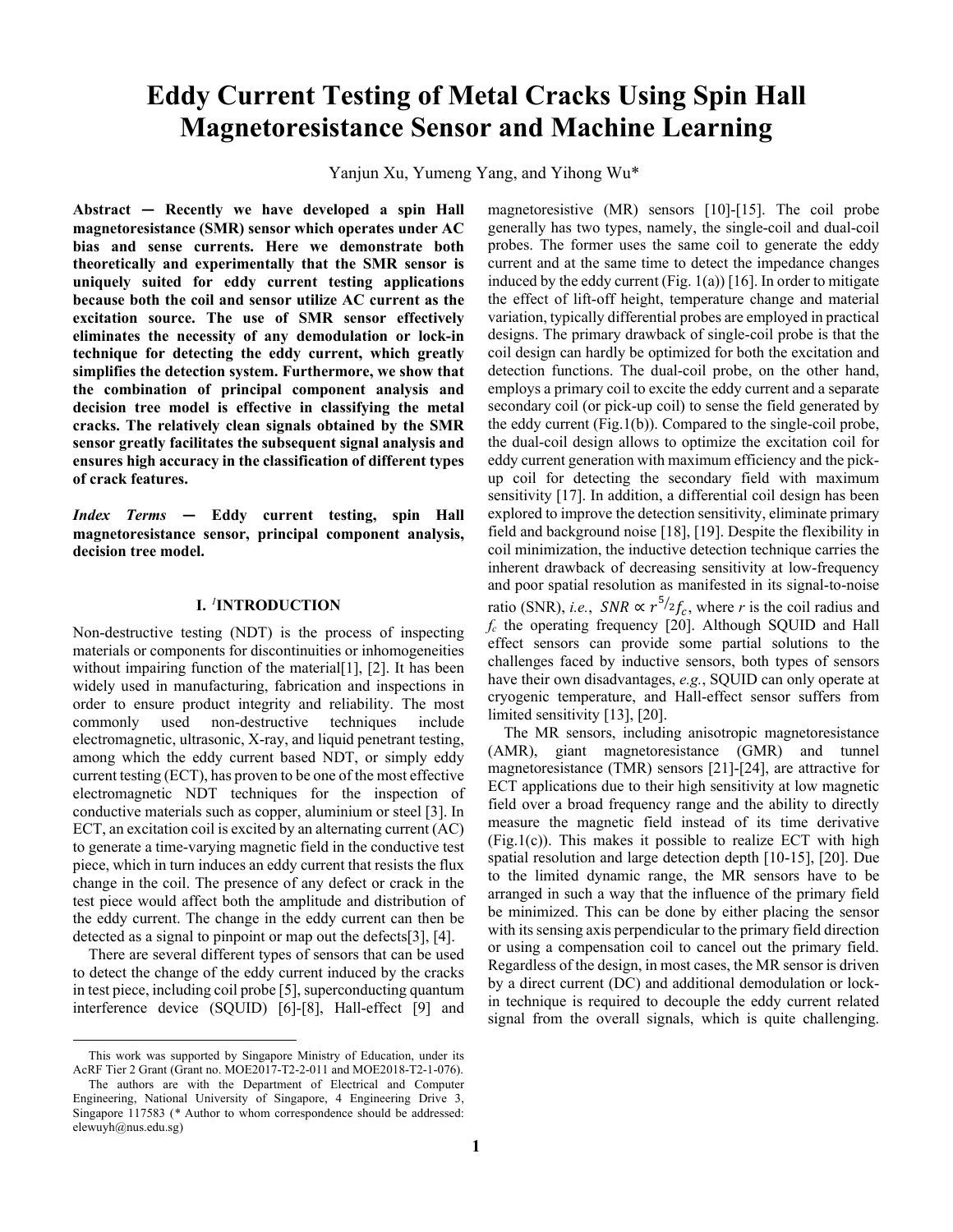Accurate reconstruction of the crack features still remains elusive in these ECT systems because of the difficulties in calibration and the lack of system-level signal processing algorithms [25], [26]. Recently, we have developed a spin Hall magnetoresistance (SMR) sensor using the spin orbit torque (SOT) induced effective field  $(H<sub>FL</sub>)$  as the built-in sensor linearization mechanism [27], [28]. The use of SOT biasing greatly simplifies the sensor design as it eliminates the needs of delicate transverse bias used in conventional AMR, GMR and TMR sensors. Another key difference between SMR and other types of MR sensors is that the SMR sensor is driven by an AC current, but the output is a DC voltage. The combination of SOT biasing and AC driving current makes it possible to realize an SMR sensor with extremely simple structure, high sensitivity, nearly zero dc offset, negligible hysteresis, and a detectivity around 1 nT/ $\sqrt{Hz}$  at 1 Hz [29], [30]. The AC driving capability makes the SMR sensor uniquely suited for ECT applications as it does not require the use of lock-in technique to detect the signal (the detection principle will be presented in the next section). Specifically, we fabricate SMR sensors based on NiFe $(2.5)/Au_{19}Pt_{81}(3.2)$  bilayers (the numbers inside the parenthesis are thicknesses in nm) and investigate the performance of the SMR sensor in detecting cracks with different dimensions in an aluminum (Al) plate. We choose  $NiFe(2.5)/Au_{19}Pt_{81}(3.2)$  bilayer because it exhibits a much lower power consumption and more than 80% enhancement of spin-orbit torque efficiency as compared to the NiFe/Pt bilayer sensor [30]. We demonstrate both theoretically and experimentally that the SMR sensor is promising for ECT without the necessity of any demodulator or lock-in amplifier. With the assistance of principal component analysis and decision tree model, cracks of different features are successfully detected using the SMR-based ECT probe.



Fig.1. Schematic of ECT using: (a) single-coil, (b) dual-coil, and (c) MR sensors.

# **II. THEORY OF EDDY CURRENT FIELD DETECTION USING SMR SENSOR**

In this section, we explain how the SMR sensor can be used to detect the eddy current field. As shown schematically in Fig. 2(a), the SMR sensor consists of four  $NiFe(2.5)/Au_{19}Pt_{81}(3.2)$ bilayer elements with the same dimension which are arranged in the form of a Wheatstone bridge. The elements have an elliptical shape with the easy axis in the long-axis or *x*-direction

and the hard axis in the short-axis or *y*-direction. When an AC current,  $I = I_0 \sin (\omega_s t + \theta_0)$ , is applied to two terminals of the bridge, the output voltage across the other two terminals is given by [28]-[30]: (detailed derivation is give in Supplementary Note 1):

$$
V_{out} = \frac{1}{2} I_o \Delta R_0 \sin(\omega_s t + \theta_0) + \frac{1}{2} \frac{\alpha I_0^2 \Delta R H_y \cos 2(\omega_s t + \theta_0)}{(H_d + H_k)^2} - \frac{1}{2} \frac{\alpha I_0^2 \Delta R H_y}{(H_d + H_k)^2}
$$
(1)

where  $I_0$  is the amplitude of the AC current applied to the SMR sensor,  $\Delta R_o$  is the offset resistance between the neighbouring sensing elements,  $\omega_s$  and  $\theta_0$  are the angular frequency and phase of the sensor driving current,  $\Delta R$  is the resistance change due to both the SMR and AMR when the magnetization changes from parallel to perpendicular to the current direction,  $H_d$  is the in-plane demagnetizing field,  $H_k$  is the uniaxial anisotropy field, and  $H_y$  is the external magnetic field or field to be detected in *y*-direction. In the case of  $NiFe/Au<sub>19</sub>Pt<sub>81</sub>$  bilayer, the applied current *I* mainly flows through the  $Au_{19}Pt_{81}$  layer due to its much smaller resistivity, which generates both a field-like effective field  $H_{FL}$  and an Oersted field  $H_{0e}$  in the NiFe layer, with  $H_{FL}$  and  $H_{0e}$  in the same direction and  $H_{FL} \gg H_{0e}$ . In (1),  $\alpha = (H_{FL} + H_{0e})/I$ , indicates the efficiency of SOT generation in the NiFe/Au<sub>19</sub>Pt<sub>81</sub> bilayers. When the sensor is used to detect a static field, the last term of (1) gives a DC output signal proportional to the external field. The first two terms don't contribute to the DC output signal as the time-average of both terms are zero. The sensor is linear as long as the external field does not exceed the dynamic range, which is mostly determined by the shape anisotropy of the sensor. Fig. 2(b) shows the typical static field response of a SMR sensor based on NiFe $(2.5)/Au_{19}Pt_{81}(3.2)$  bilayers. The sensor was fabricated using combined techniques of sputtering/evaporation and lift-off. The NiFe layer was deposited by sputtering and the  $Au_{19}Pt_{81}$  layer was deposited by evaporation. Both layers were deposited in a multi-chamber system at a base pressure below  $3 \times 10^{-8}$  Torr without breaking the vacuum. An in-plane field of  $~500$  Oe was applied along the long axis of sensing elements during the deposition to induce a uniaxial anisotropy for the NiFe layer. The root mean square (rms) amplitude and frequency  $(f_s)$  of the applied AC current density are  $9.4 \times 10^5$  A/cm<sup>2</sup> and 5000 Hz, respectively. The response curve is obtained by sweeping the field in *y*direction from -2 Oe to +2 Oe and then back to -2 Oe. It can be seen that the forward and backward sweeping response curves nearly overlap with each other, indicating a negligible hysteresis in the full field range. In addition, the DC offset is also nearly zero. Within the linear range of  $\pm 0.84$  Oe, the sensor exhibits a sensitivity of around 1.10 mV/V/Oe. When the SMR sensor is used to detect the eddy current in ECT, the external field is composed of both the primary field from the excitation coil and the secondary field from the eddy current. Hence the external field to be detected in *y*-direction can be expressed as:  $H_y = H_c \sin \omega_c t + \beta H_e \sin (\omega_c t + \frac{\pi}{2} + \theta_L)$ , where  $H_c$  ( $H_e$ ) is the amplitude of the primary (eddy current) field,  $\omega_c$  is the angular frequency of the AC current applied to the excitation coil,  $\beta$  is a parameter quantifying the influence of cracks on the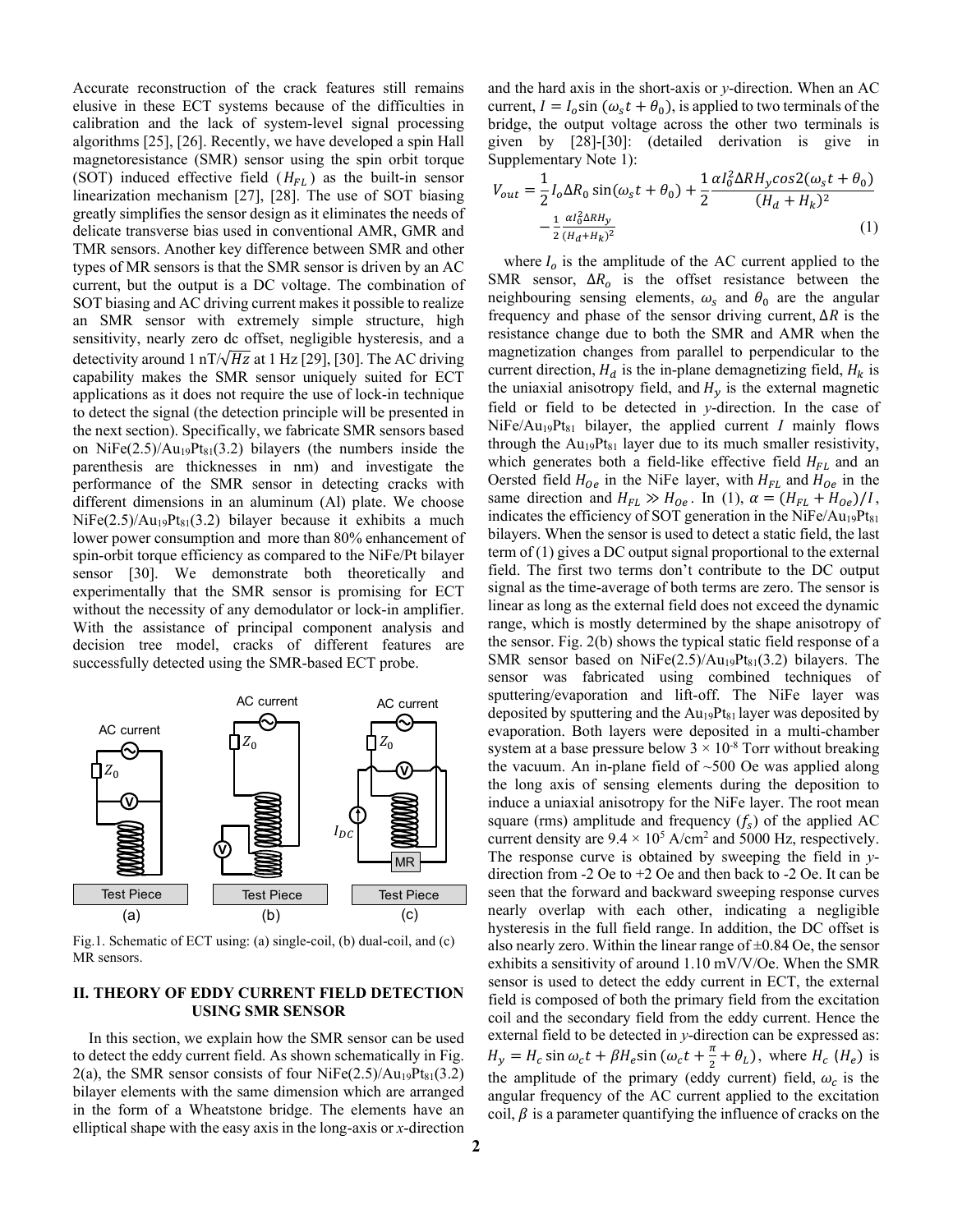eddy current ( $\beta = 1$  for crack-free case and  $0 \le \beta \le 1$  for the case with crack), and  $\theta_L$  is the phase lag between surface and subsurface eddy current (it is a function of crack depth from the surface). It is worth noting that the  $\frac{\pi}{2}$  term is the phase difference between the primary field and the eddy current field on the test piece surface. Without losing generality, we assume that there is a phase difference of  $\theta_0$  between the driving current for the excitation coil and the sensor, *i.e.*,  $I =$  $I_0$ sin ( $\omega_s t + \theta_0$ ) for the sensor. By substitute  $H_v$  into (1), we obtain

$$
V_{out} = \frac{I_0 \sin(\omega_s t + \theta_0)}{2} \Delta R_0 + \frac{1}{2} \alpha I_0^2 \Delta R \cos 2 (\omega_s + \theta_0)
$$
  

$$
\frac{H_c \sin \omega_c t + \beta H_e \sin (\omega_c t + \frac{\pi}{2} + \theta_L)}{(H_k + H_d)^2}
$$
  

$$
-\frac{1}{2} \alpha I_{AC}^2 \Delta R \frac{H_c \sin \omega_c t + \beta H_e \sin (\omega_c t + \frac{\pi}{2} + \theta_L)}{(H_k + H_d)^2}.
$$
 (2)

The 1<sup>st</sup> and 3<sup>rd</sup> terms are AC components, whereas the 2<sup>nd</sup> term produces a DC output when  $\omega_c = 2\omega_s$ , *i.e.*,

$$
V_{DC} = -\frac{1}{4} \alpha I_{AC}{}^{2} \Delta R \frac{1}{(H_{k} + H_{d})^{2}} \Big\{ H_{c} \sin 2 \theta_{0} + \beta H_{e} \Big[ \sin 2(\theta_{0} - \frac{\pi}{4} - \frac{\theta_{L}}{2}) \Big] \Big\}.
$$
 (3)

This DC output voltage contains two terms. The first term is due to the primary field generated by the excitation coil and the second term is from the eddy current induced secondary field. The second term can be used to detect the cracks as it contains the parameter  $\beta$ . The phase difference between these two signals is  $\frac{\pi}{2} + \theta_L$ . When the crack is on the surface,  $\theta_L \approx 0$ , leading to a  $\frac{\pi}{2}$  phase difference between the primary field and secondary field for surface cracks. (See Supplementary Note 2 for detail explanation)



Fig. 2. (a) Schematic of a Wheatstone bridge SMR sensor comprising of four ellipsoidal NiFe $(2.5)/Au_19Pt_{81}(3.2)$  bilayer sensing elements with the arrows indicating the magnetization direction driven by the AC current. The sensing axis is indicated by red arrows. (b) Response curve of the sensor obtained by sweeping the field in *y*-direction from -2 Oe to +2 Oe and then back to -2 Oe. The rms amplitude and frequency of the applied AC bias current density are 9.4×105 A/cm2 and 5000 Hz, respectively.

# **III. EXPERIMENTAL DETAILS**

The ECT setup consists of a customized ECT probe, AC current sources for the excitation coil and SMR sensor, Al plate with pre-formed cracks, a DC nanovoltmeter and a personal computer for data acquisition and processing. As shown schematically in Fig. 3(a), during the crack detection

experiment, the ECT probe is placed at a fixed height, whereas the Al test piece is moved along *x*-direction with a constant speed of 5.4 mm/s driven by a linear motor. The excitation coil generates an eddy current in the Al plate and the SMR sensor detects the field generated by both the excitation coil and the eddy current. As shown in Fig. 3(b), the customized ECT probe consists of an excitation coil with an inner diameter of 12 mm, and height of 15 mm. The number of turns is 100 and the diameter of the wire is 0.2 mm. The SMR sensor is placed on a PCB board, which is inserted inside the coil. The sensing axis is along the axial direction of the coil. The sensors are placed as close as possible to the bottom edge of the coil so as to improve the signal-to-noise ratio. Five different types of cracks characterized by its depth  $(z)$ , height  $(h)$  and width  $(w)$  are preformed on the Al plate (see Fig. 3(a) for the definition of crack features). Detailed dimensions of the cracks are summarized in Table 1. Among them, cracks 2-4 are surface cracks and crack 1 is a subsurface crack. For each crack, 45 measurements are carried out by repeating the same scanning process over the region with crack using the same scanning speed. Each measurement generates a voltage-time series of data with 141 data points (the interval for each step is 0.071 s).

TABLE 1. Summary of five types of cracks with different dimensions and locations. The thickness of all the Al plates is 5 mm and the crack length along the crack direction is fixed at 10 cm. Crack photos are shown in Supplementary Fig. (S3).

|                         | Crack<br>width $w$<br>(mm) | Crack<br>Height $h$<br>(mm) | Crack<br>depth z<br>(mm) | No. of<br>measurements |
|-------------------------|----------------------------|-----------------------------|--------------------------|------------------------|
| Crack-free              | $\mathbf{0}$               | 0                           | $\mathbf{0}$             | 45                     |
| Crack 1<br>(subsurface) | 5                          | 2                           | 3                        | 45                     |
| Crack 2<br>(surface)    | 1                          | 2                           | $\theta$                 | 45                     |
| Crack 3<br>(surface)    | $\mathfrak{D}$             | 2                           | $\theta$                 | 45                     |
| Crack 4<br>(surface)    | 5                          | $\mathfrak{D}$              | $\Omega$                 | 45                     |



Fig. 3 (a) Schematic of the ECT experiment setup which consists of a fixed ECT probe and a moving test piece driven by a linear motor. (b)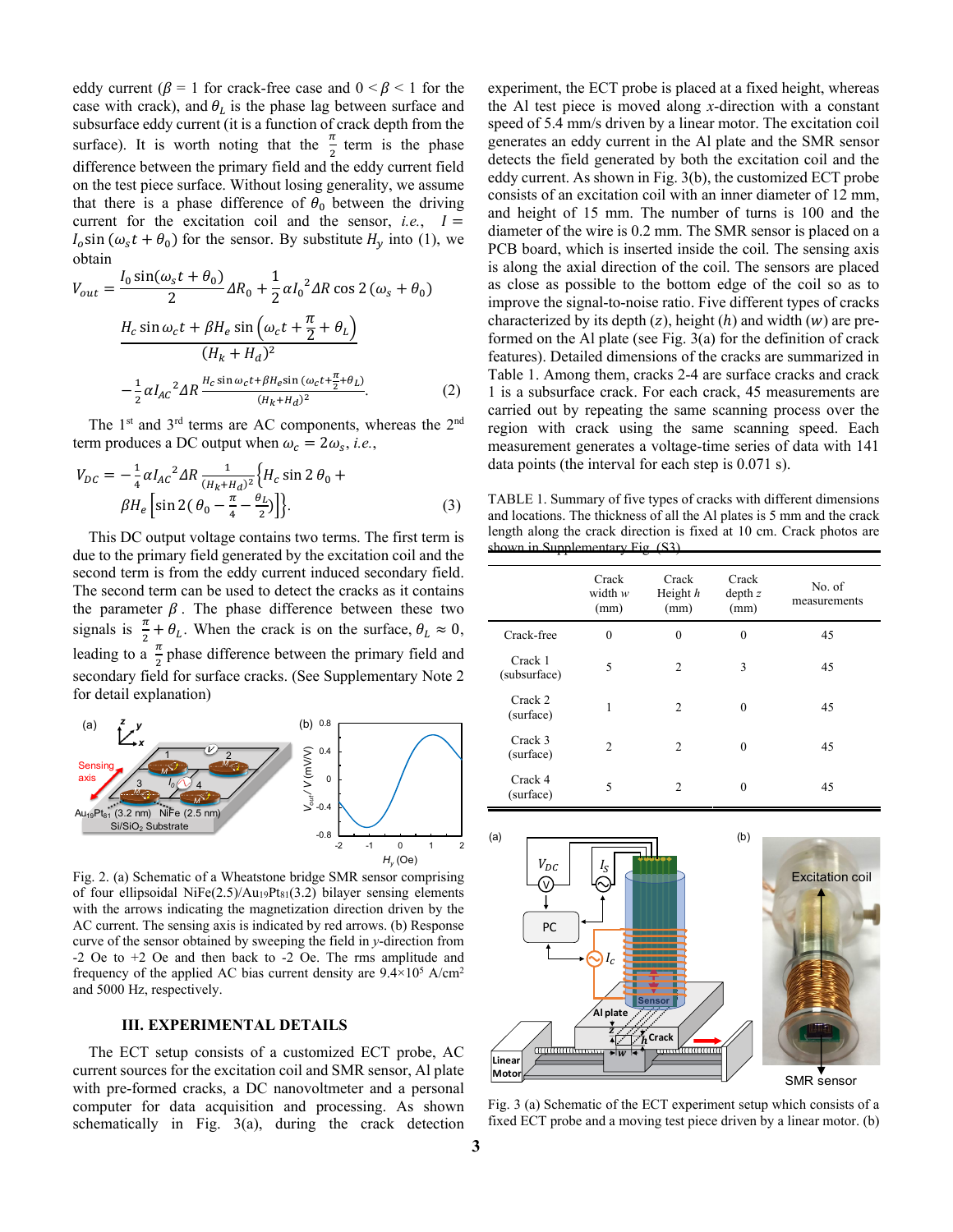Photograph of the ECT probe consisting of an excitation coil and a SMR sensor.

## **IV. RESULTS AND DISCUSSION**

#### **A. Crack detection using the SMR sensor**

To test the performance of the SMR-based ECT probe, we conducted the aforementioned measurements on crack 3 (surface crack with a height of 2 mm and width of 2 mm). In the measurement, the excitation coil is driven by an AC current with an amplitude of 40 mA and frequency  $(f_c)$  of 1000 Hz, whereas the SMR sensor is driven by an AC current with an amplitude density of  $9.4 \times 10^5$  A/cm<sup>2</sup> and frequency (f<sub>s</sub>) of 500 Hz. The amplitude and frequency for the driving current for both the coil and sensor are fixed, unless otherwise specified. The SMR sensor output is measured by a nanovoltmeter. Fig. 4(a) summarized the results obtained in three separate measurements for the same crack with different phase difference between the driving current for the excitation coil and the sensor ( $\theta_0 = 0$ , 45<sup>o</sup>, 90<sup>o</sup>, respectively). The curves are shifted vertically for clarity. The crack induced signal change can be seen clearly in the middle of the data series  $(V_{Crack})$ . A positive peak appears in the crack region when  $\theta_0 = 0$ , which nearly flattens out at  $\theta_0 = 45^{\circ}$ , and then reveres its polarity at  $\theta_0 = 90^\circ$ . The baseline ( $V_{Base}$ ) corresponds to the primary field which varies with  $\theta_0$  as well. These results are in good agreement with (3). When  $\theta_0 = 0$ , the first term of (3) which corresponds to the output of the primary field becomes zero, while the second term which is related to the eddy current becomes positive maximum; when  $\theta_0 = 45^{\circ}$ , the primary field output is maximum, but the eddy current term becomes nearly zero; when  $\theta_0 = 90^\circ$ , the primary field contribution becomes minimum again, but the eddy current related term becomes negative maximum. In order to have a more quantitative understanding of the phase dependence of the output DC signal, we measure  $V_{Base}$  and  $V_{Crack}$  as a function of  $\theta_0$  in the range of 0 to  $\pi$  and the results are shown in Fig. 4(b). As expected from (3), both  $V_{Base}$  and  $V_{Crack}$  follow sinusoidal relation with respect to  $\theta_0$ , while the phase difference between  $V_{Base}$  and  $V_{crack}$  is  $\frac{\pi}{2}$ . All these results are correlated well with the theoretical model described in Section II, and they demonstrate clearly the advantages of using SMR sensor for ECT applications. The signal detection without any demodulation circuits or lock-in amplifier greatly simplifies the design of the ECT system.



Fig. 4. (a) Output of the SMR sensor when the ECT probe is scanned over crack 3. The three curves are obtained by setting  $\theta_0 = 0$ , 45<sup>o</sup>, 90<sup>o</sup>, respectively. The curves are shifted vertically for clarity.  $V_{Base}$  and

 $V_{Crack}$  corresponds to the primary and eddy current field, respectively. (b)  $\theta_0$  dependence of  $V_{Base}$  and  $V_{Crack}$  in the range of 0 to  $\pi$ .

## **B. ECT measurements on different types of cracks**

Next, we use the same ECT setup and measurement condition to detect different types of cracks listed in Table I by fixing  $\theta_0$  at 0. The measurement of each type of crack is repeated for 45 times. Fig. 5(a) shows a typical measurement result for the crack-free case. The slightly fluctuating signal corresponds to  $V_{Base}$ . As expected, there is no observable features in the repeated measurements for the crack-free test piece. Fig. 5(b) to (e) show the five consecutive measurement results of cracks 2 - 4. The curves have been shifted vertically for clarity. In a sharp contrast to the crack-free case, peaks corresponding to different types of cracks are clearly seen and the results are reproducible in different runs of measurements. It is not surprising that the signals from surface cracks (cracks 2-4) are obviously stronger than that of the subsurface crack (crack 1). The smaller signal of subsurface crack can be accounted for by the attenuation effect as the crack is father away from both the excitation coil and the sensor. In addition, the phase lag of the eddy current field may also play a role as  $\theta_0$  is set at 0 for the surface cracks. Fig. 5(f) compares the output signals from different cracks including the crack-free case (note: all the data have been centralized and z-normalized, which will be explained shortly). Although both the amplitude and width of the broad peak vary among different types of cracks, they cannot be directly used to discriminate different crack features because both the amplitude and shape of the crack related signal can be easily affected by the measurement conditions and there is a lack of suitable signal processing algorithm to remove such fluctuations [25]. Therefore, after obtaining the time series of measurement results for all types of cracks, we perform principal component analysis (PCA) to extract the important principal components and then use the decision tree model to differentiate different types of crack features.

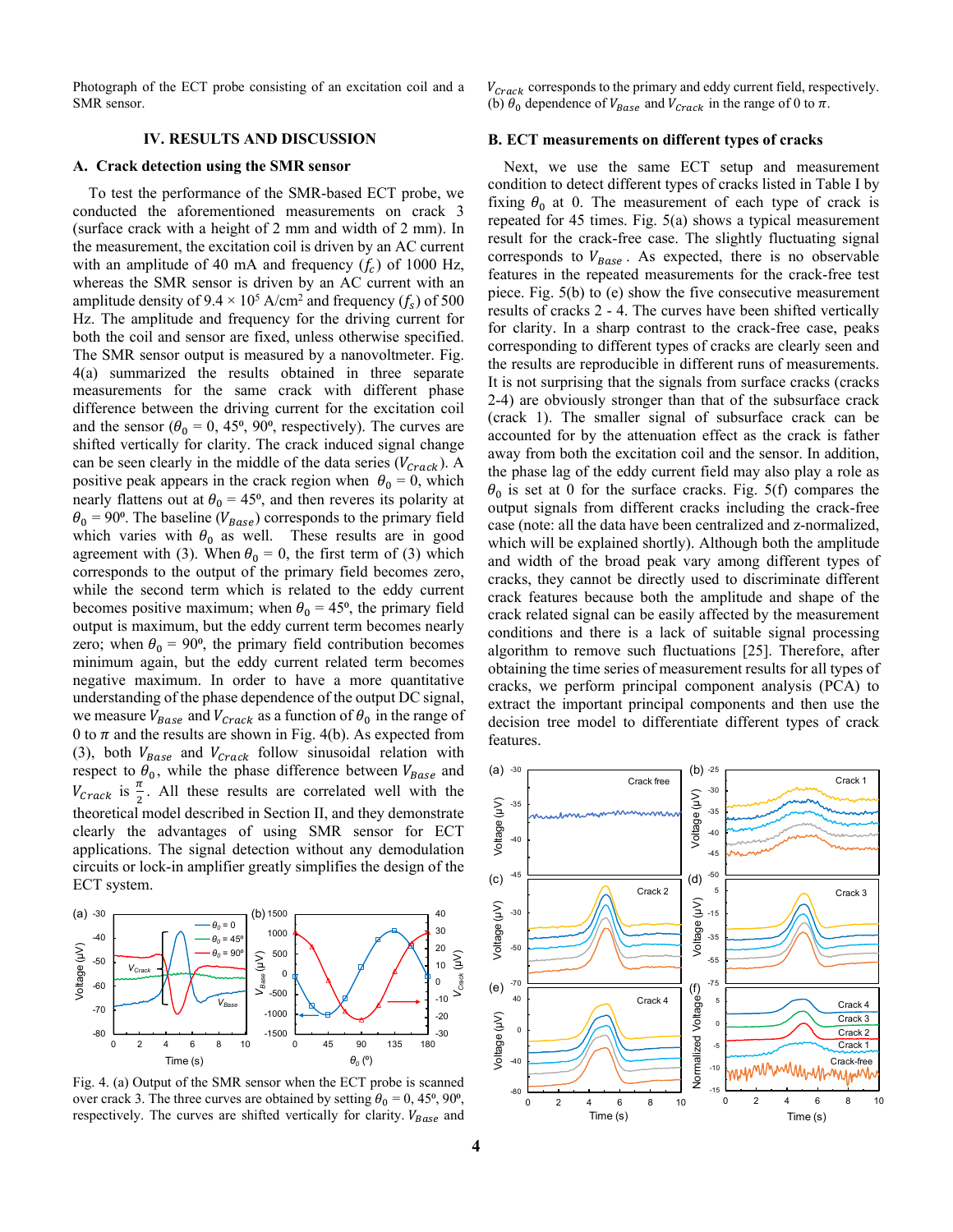Fig.5. (a) Typical SMR sensor output signal of the crack-free test piece. (b) - (e) Output signals of five repeated ECT measurements for cracks 1 – 4, respectively. All the curves have been shifted vertically for clarity. (f) Centralized and z-normalized output data for different types of cracks including the crack-free case. Again the curves are shifted along the vertical axis.

# **C. Crack classification using principal component analysis and decision tree model**

The PCA is a statistical signal processing technique that uses an orthogonal transformation to convert a set of observations of possibly correlated variables into a set of values of linearly uncorrelated variables called principal components (PC) [31],[32]. It is widely used to extract dominant features from a set of multivariate date including in NDE [33]-[36]. The typical procedure of PCA involves the following: 1) preparation of the data to make it suitable for PCA by removing the mean and normalizing it by the standard deviation, 2) computing the eigenvectors and eigenvalues of the covariance matrix of the pre-processed data, 3) sorting the eigenvectors in descending order of the corresponding eigenvalues, 4) constructing the projection matrix by combining the sorted eigenvectors, and 5) transforming the original dataset using the projection matrix to obtain a new dataset, called scoring matrix; the entries of the scoring matrix can be considered as the projection of the original dataset in the new feature space spanned by the principal components. The eigenvectors determine the directions of the principal component axes, and the corresponding eigenvalues indicate the variance of the original data in that direction. The first PC has the largest eigenvalue, hence largest variance, followed by other PCs in descending order of eigenvalues. As the original dataset can be reproduced using the first few PCs, it effectively reduces the dimensionality of the original data by retaining only those which give the largest variance.

In the present case, the datasets are the time-domain ECT measurement data of different cracks. As can be seen from the measured signals, the dataset obtained from different cracks have a high degree of similarity, which makes it difficult to distinguish the cracks from each other. By performing the PCA, we can effectively reduce the similarity and extract the components with largest variance representing the key features of each test piece. Depending on the number of PCs that are required to construct the original data, one may also leverage on other data analysis techniques such as neural network and decision tree analysis to classify the test features. Fig. 6(a) is the block diagram of the PCA and decision tree analysis adopted in this work. The first step is to prepare the data and make them suitable for PCA analysis. To this end, we scale the time series dataset to zero mean by subtracting the mean value and then normalized it by the respective standard deviation (*z*normalization). Fig. 5(f) shows the measured data for different types of cracks after the mean subtraction and z-normalization. We can see that all the signals are now at comparable scale and suitable for further processing. The pre-processed data then are combined into a matrix

$$
X = \begin{bmatrix} x_{t1}^1 & \cdots & x_{tn}^1 \\ \vdots & \ddots & \vdots \\ x_{t1}^m & \cdots & x_{tn}^m \end{bmatrix} \tag{4}
$$

where  $t1$  to  $t$ n refer to the time steps in a particular measurement and  $m$  is the number of measurements. In the present case,  $m$  is 225, comprising of 45 measurements for each type of cracks and  $n$  is 141. The next step is to perform PCA on  $X$ , in which eigenvalues and eigenvectors of the covariance matrix of  $X$  are calculated using the Matlab. After arranging the eigenvectors based on the descending order of the corresponding eigenvalues, the projection matrix  $W$  with dimension of  $141 \times 141$  is constructed by combining the sorted column eigenvectors(with *i*th column corresponding to *i*th PC). Fig. 6(b) shows the eigenvectors of the first 3 PCs. As the difference in eigenvalues corresponding to the first few PCs is not very large, we need more PCs to distinguish different types of cracks. Fig. 6(c) shows the eigenvalues of the first 15 principal components. Due to the nature of the problem at hand, the cumulative variance increases relatively slowly with the number of PCs, and at the 15<sup>th</sup> PC, the cumulative variance is about 80%. As a trial, we use the first 15 PCs to reconstruct the original dataset. To this end, we calculate the scoring matrix  $P = X \cdot W$  and the centered scoring matrix

$$
P_c = P - \overline{P} = \begin{bmatrix} P C 1^1 & \cdots & P C n^1 \\ \vdots & \ddots & \vdots \\ P C 1^m & \cdots & P C n^m \end{bmatrix}
$$
 (5)

where *P* is the column average of *P*, and  $P C k^l$  is the inner product of *k*th principal component and the *l*th measurement data. After obtaining the scoring matrix, the first 15 entries of each row of  $P_c$ , are used to classify different types of cracks based on decision tree analysis.



Fig.6. (a) Block diagram of crack classification using the PCA and decision tree analysis. (b) Eigenvectors of the first 3 PCs. (c) Cumulative and individual variance for the first 15 principal components.

The centered scoring matrix  $P_c$  has a dimension of 225  $\times$ 141. Each row corresponds to the projection of the original dataset in the 141 principal component axes, among which the values of the first 15 entries, *i.e.*,  $P C k^l$ ,  $k = 1$  to 15, are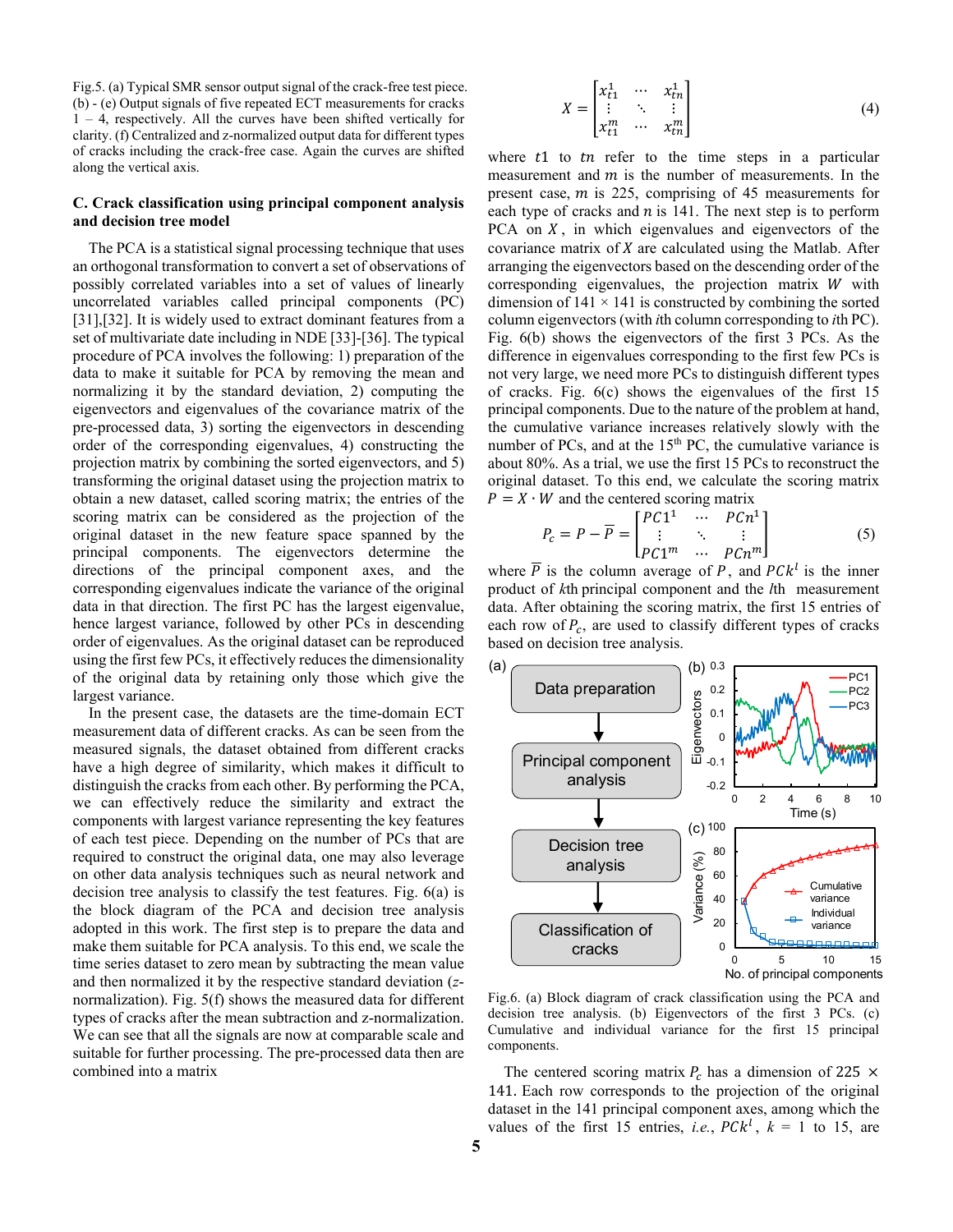representative of the original datasets. Therefore, a decision tree model can be built based on the 15  $P C k^l$  ( $k = 1$  to 15 and  $l =$ 1 to 225) values to distinguish the type of crack in the *l*th measurement. Fig.  $7(a)$  is a plot of the  $2<sup>nd</sup>$  principal component projection  $PC2^l(l = 1 \text{ to } 225)$  against that of the 1<sup>st</sup> one  $P C 1^{l}$  ( $l = 1$  to 225), which is able to distinguish crack-free (diamond), subsurface crack 1 (cross) and surface crack 4 (circle), as indicated by the dotted line. However, surface cracks 2 and 3 can hardly be differentiated because of their similar crack features. The only difference is that crack 2 has a width of 1 mm and crack 3 has a width of 2 mm. Interestingly the two types of cracks can be clearly distinguished by using the  $10<sup>th</sup>$ PC projection value of 0.15, as shown by the dotted line in Fig. 7(b). More specifically, all the different types of cracks can be classified with 100% accuracy using the decision tree model as shown in Fig. 7(c). The classification flowchart is as follows. First, we set the condition of  $P C1<sup>l</sup> < -1.01$ ; this effectively separates the crack-free test pieces from the rest with cracks. Second, we can further distinguish subsurface crack from the surface cracks by using the criterion  $PC2<sup>l</sup> < -2$ . Lastly, the three surface cracks can be differentiated by first requiring  $-2 < PC2<sup>1</sup> < 0.67$  to separate crack 4 with largest width from the two narrower cracks, and then using  $PC10<sup>l</sup>$  to classify crack 2 and 3. The combination of PCA and decision tree model is able to classify the cracks with 100% accuracy.



Fig.7. (a) Plot of the  $2<sup>nd</sup>$  column against the  $1<sup>st</sup>$  column of the centred scoring matrix. The dotted lines help distinguish crack-free (diamond), subsurface crack 1 (cross) and surface crack 4 (circle) of the test pieces. (b) Plot of the  $10<sup>th</sup>$  column against the  $1<sup>st</sup>$  column of the centred scoring matrix. The dotted line separates surface crack 2 (square) from crack 3 (triangle). (c) Illustration of the decision tree model to classify all the different types of cracks ( $l = 1$  to 225).

## **V. CONCLUSIONS**

In summary, we have demonstrated, both theoretically and experimentally, that the SMR sensor is promising for ECT without the necessity of any demodulator or lock-in amplifier. This is possible because both the excitation coil and the SMR sensor are driven by AC current; the built-in rectification effect gives a DC output which facilitates data acquisition and processing. The nearly zero hysteresis and DC offset help to reduce the fluctuations in the measured data. Furthermore, we have shown that the combination of PCA and decision tree model is effective in distinguishing different types of cracks. The relatively clean data obtained by the SMR sensor greatly facilitates the subsequent PCA analysis and ensures high accuracy in classification of different crack features.

## REFERENCES

- [1] B. Raj, T. Jayakumar, and M. Thavasimuthu, *Practical non-destructive testing*: Woodhead Publishing, 2002.
- [2] J. H. Charles, *Handbook of Nondestructive Evaluation, Second Edition*, 2nd ed., New York: McGraw-Hill Education, 2013.
- [3] L. Janousek, K. Capova, N. Yusa, and K. Miya, "Multiprobe inspection for enhancing sizing ability in eddy current nondestructive testing," *IEEE Transactions on Magnetics,* vol. 44, no. 6, pp. 1618-1621, May 2008.
- [4] H. Hashizume, Y. Yamada, K. Miya, S. Toda, K. Morimoto, Y. Araki, K. Satake, and N. Shimizu, "Numerical and experimental analysis of eddy current testing for a tube with cracks," *IEEE transactions on magnetics,* vol. 28, no. 2, pp. 1469-1472, Mar. 1992.
- [5] S. Tumanski, "Induction coil sensors A review," *Measurement Science and Technology,* vol. 18, no. 3, pp. R31, Jan. 2007.
- [6] D. He, M. Daibo, and M. Yoshizawa, "Mobile HTS rf SQUID magnetometer," *IEEE transactions on applied superconductivity,* vol. 13, no. 2, pp. 200-202, Jul. 2003.
- [7] Y. Tavrin, H.-J. Krause, W. Wolf, V. Glyantsev, J. Schubert, W. Zander, and H. Bousack, "Eddy current technique with high temperature SQUID for nondestructive evaluation of non-magnetic metallic structures," *Cryogenics,* vol. 36, no. 2, pp. 83-86, 1996.
- [8] D. He, and M. Yoshizawa, "Dual-frequency eddy-current NDE based on high-Tc rf SQUID," *Physica C: Superconductivity,* vol. 383, no. 3, pp. 223-226, Dec. 2002.
- [9] D.-G. Park, C. S. Angani, B. Rao, G. Vértesy, D.-H. Lee, and K.-H. Kim, "Detection of the subsurface cracks in a stainless steel plate using pulsed eddy current," *Journal of Nondestructive Evaluation,* vol. 32, no. 4, pp. 350-353, Jul. 2013.
- [10] A. Bernieri, G. Betta, L. Ferrigno, and M. Laracca, "Improving performance of GMR sensors," *IEEE Sensors Journal,* vol. 13, no. 11, pp. 4513-4521, Jun. 2013.
- [11] G. Betta, L. Ferrigno, and M. Laracca, "GMR-based ECT instrument for detection and characterization of crack on a planar specimen: A hand-held solution," *IEEE transactions on instrumentation and measurement,* vol. 61, no. 2, pp. 505-512, Aug. 2011.